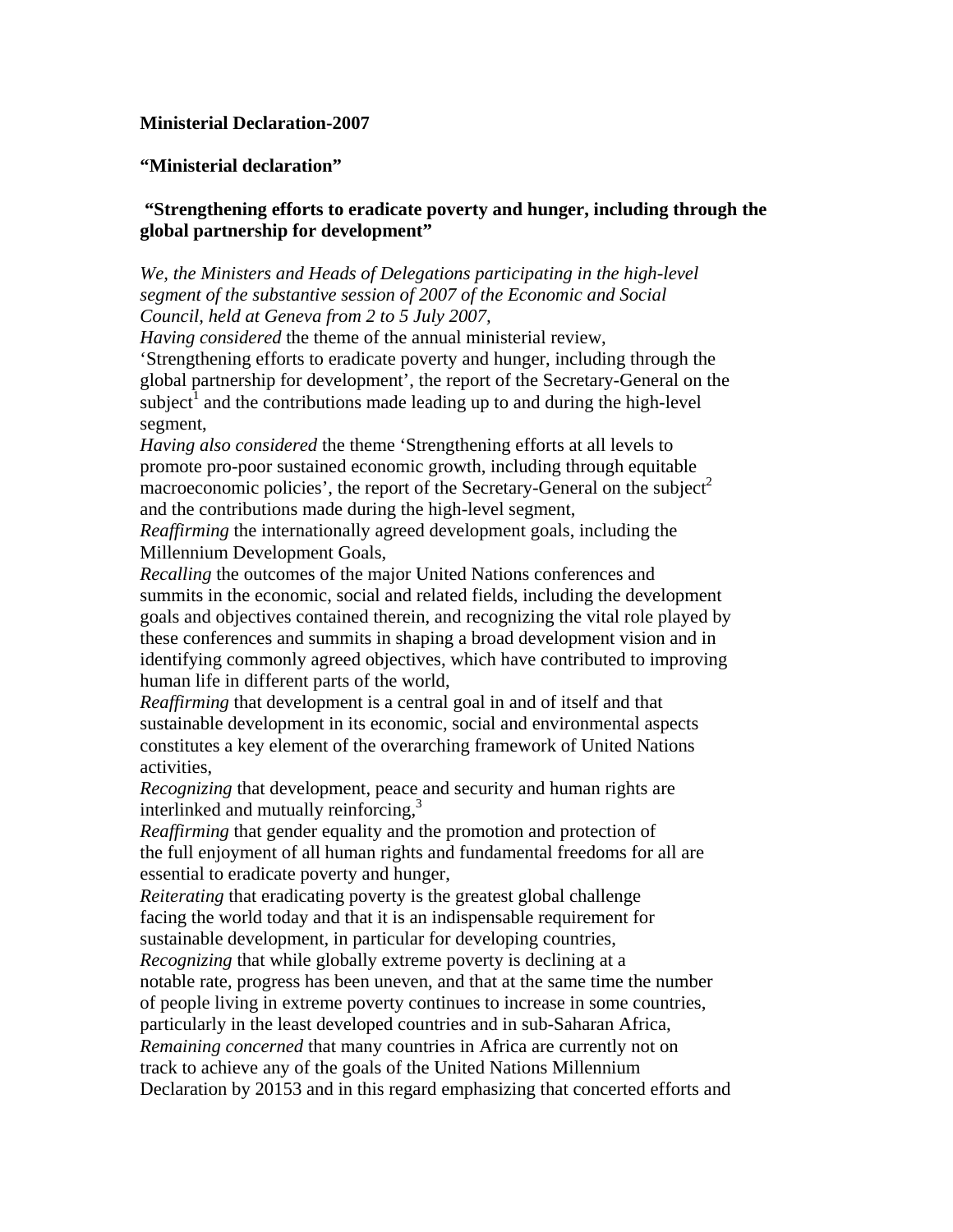continued support are required to fulfill the commitments to address the special needs of Africa,

*Recognizing* that empowerment of the poor is essential for the effective eradication of poverty and hunger,

*Recognizing also* that rural areas of developing countries continue to be home to the vast majority of the world's poor people, whose livelihoods depend to a large extent on agriculture,

*Reaffirming* the commitments to the global partnership for development as set out in the Millennium Declaration, the Monterrey Consensus<sup>4</sup> and the Johannesburg Plan of Implementation,<sup>5</sup>

*Have adopted* the following declaration:

1. We welcome the strengthening of the Economic and Social Council, the holding of the first annual ministerial review, including the voluntary national presentations made by Bangladesh, Barbados, Cambodia, Cape Verde, Ethiopia and Ghana, and the launch of the Development Cooperation Forum.

2. We invite all countries to consider making voluntary national presentations at future annual ministerial reviews.

3. We also welcome the holding of the Civil Society Development Forum at Geneva from 28 to 30 June 2007.

4. We reiterate our resolve to strengthen our efforts to eradicate the scourges of poverty and hunger and to make that goal the central priority of national development strategies and international development cooperation.

5. We recognize that sustained economic growth is essential for eradicating poverty and hunger, in particular in developing countries. We commit ourselves to promoting sustained economic growth in developing countries and recognize that national efforts in this regard should be complemented by an international enabling environment.

6. We reiterate that the eradication of poverty, hunger and malnutrition, particularly as they affect children, is crucial for the achievement of the Millennium Development Goals and that rural and agricultural development should be an integral part of national and international development policies. In this regard, we call for increased productive investment in rural and agricultural development to achieve food security and for enhanced support for agricultural development and trade capacity-building in the agricultural sector in developing countries.

7. We emphasize that, inter alia, increasing access, through national action and international support, to safe drinking water, basic sanitation, energy, universal education, health care and social protection will reduce both inequality and poverty.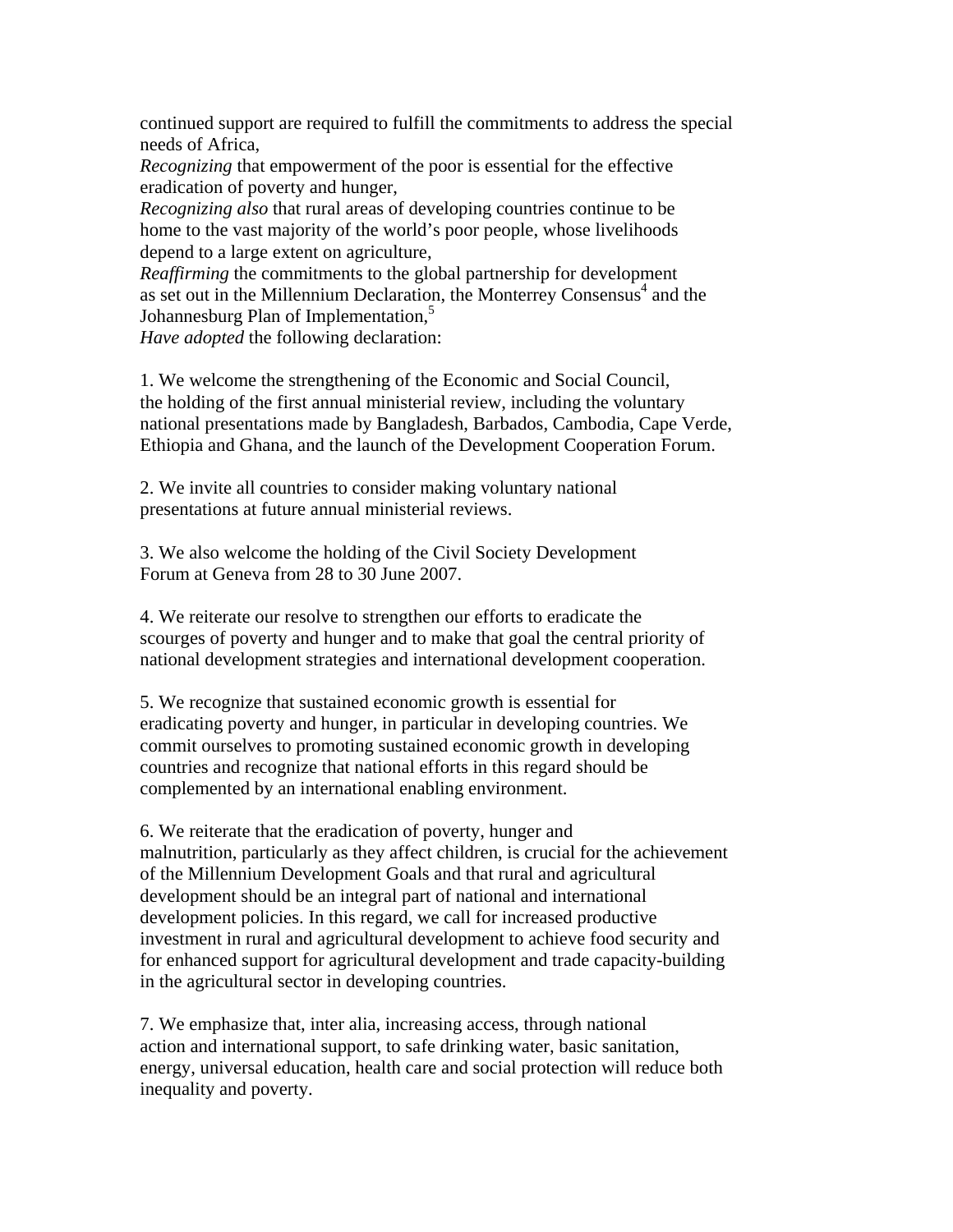8. We reiterate the importance of taking measures at all levels to strengthen the development of non-agricultural sectors, in particular medium-sized, small and microenterprises.

9. We also reiterate our strong support for fair globalization and the need to translate growth into reduction of poverty and in this regard resolve to make the goals of full and productive employment and decent work for all, including for women and young people, a central objective of relevant national and international policies as well as national development strategies, including poverty reduction strategies, as part of efforts to achieve the Millennium Development Goals.

10. We call for promotion and facilitation of, as appropriate, access to and the development, transfer and diffusion of technologies, including new and advanced environmentally sound technologies and corresponding know-how, to developing countries.

11. We call on all countries to adopt strategies for reducing urban poverty, call on the United Nations system and other relevant organizations to support developing countries in this regard and invite the international financial institutions to support those efforts, as appropriate.

12. We reaffirm our commitment to prioritize actions and allocate resources to eliminate hunger and malnutrition in all countries and agree to undertake measures to provide malnourished people with increased access to food.

13. We reiterate that all countries should promote gender equality and empowerment of women and, as called for, inter alia, in the Beijing Declaration and Platform for Action<sup>6</sup> and the outcome of the twenty-third special session of the General Assembly, $\frac{7}{1}$  identify and accelerate actions towards that end.

14. We recognize that microfinance, including microcredit, can make an important contribution to poverty eradication and the empowerment of the poor, including through programmes that could facilitate productive self-employment, promote gender equality and reduce the social and economic vulnerability of the poor. We encourage all countries to facilitate the expansion of microfinance, including microcredit, in order to service the large unmet demand among poor people for financial services.

15. We resolve to intensify our efforts towards the goal of universal access to HIV prevention programmes, treatment, care and support by 2010, enhanced access to affordable medicines, reduction of the incidence of tuberculosis by half by 2015 and reduction of the large number of deaths from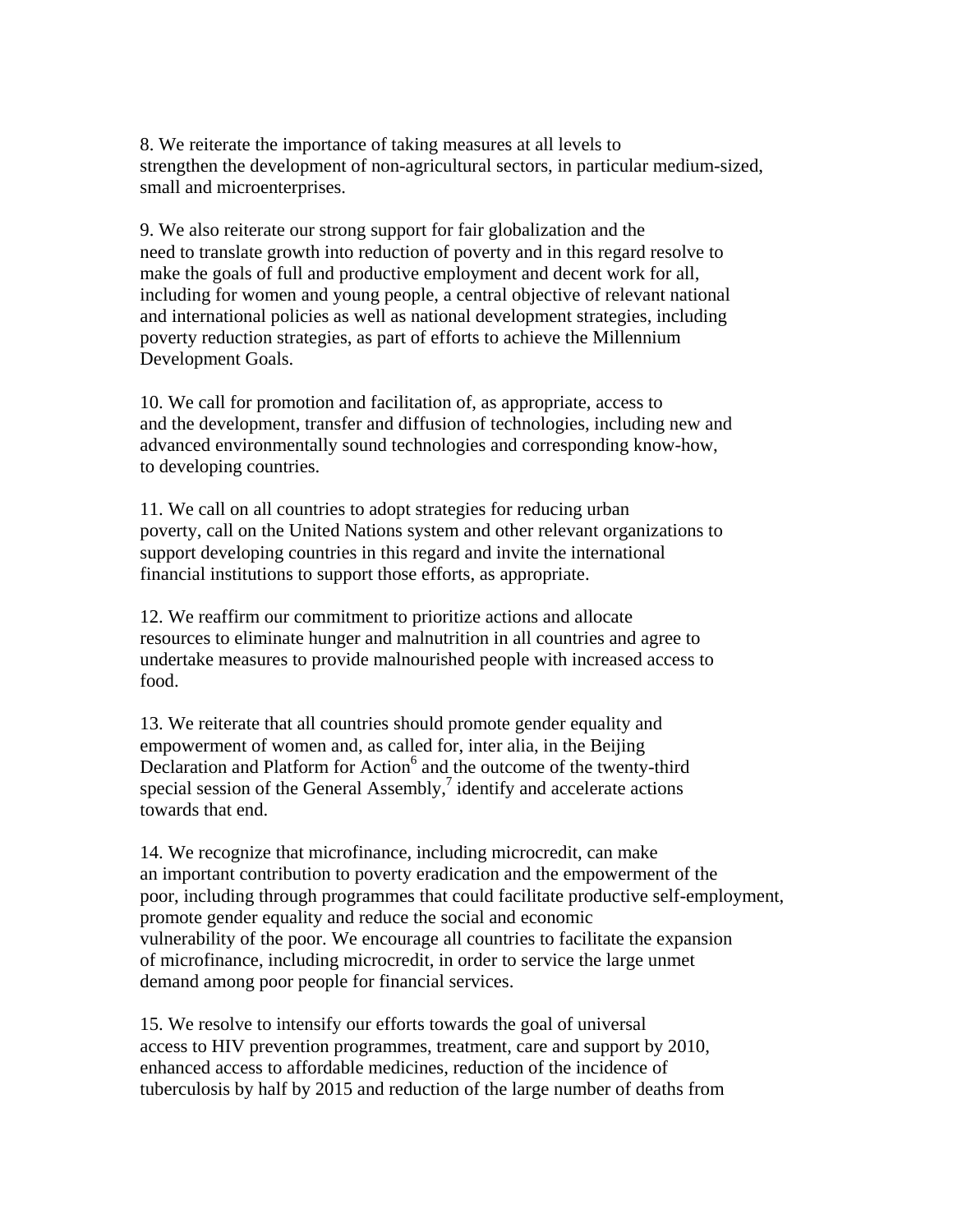malaria and other infectious diseases, including through increased resources; and in this regard we welcome the commitment by the Group of Eight to increase funding to fight HIV/AIDS, malaria and tuberculosis, including the strengthening of health systems, to 60 billion dollars in the coming years. We also resolve to continue efforts to reduce child mortality, improve maternal health and strengthen health-care systems to help us meet the needs of our populations in all spheres of health, including sexual and reproductive health.

16. We emphasize the critical role of both formal and informal education in the achievement of poverty eradication and other development goals as envisaged in the Millennium Declaration, in particular basic education and training for eradicating illiteracy, and strive for expanded secondary and higher education as well as vocational and technical training, especially for girls and women, the creation of human resources and infrastructure capabilities and the empowerment of those living in poverty.

17. We reaffirm our commitment to achieve the goal of sustainable development including through the implementation of Agenda  $21<sup>8</sup>$  and the Johannesburg Plan of Implementation. To that end, we commit ourselves to undertaking concrete actions and measures at all levels and to enhancing international cooperation, taking into account the Rio principles.<sup>9</sup> These efforts will also promote the integration of the three components of sustainable development — economic development, social development and environmental protection — as interdependent and mutually reinforcing pillars. Poverty eradication, changing unsustainable patterns of production and consumption and protecting and managing the natural resource base of economic and social development are overarching objectives of and essential requirements for sustainable development.

18. We recognize the negative impact of environmental degradation and climate change on sustainable development in all countries, especially developing countries, in particular the least developed countries, small island developing States and African countries.

19. We recall the provisions of the United Nations Framework Convention on Climate Change,<sup>10</sup> including the acknowledgement that the global nature of climate change calls for the widest possible cooperation by all countries and their participation in an effective and appropriate international response, in accordance with their common but differentiated responsibilities and respective capabilities and their social and economic conditions.

20. We reaffirm that responses to climate change should be coordinated with social and economic development in an integrated manner, with a view to avoiding adverse impact on the latter, taking into full account the legitimate priority needs of developing countries for the achievement of sustained economic growth and the eradication of poverty.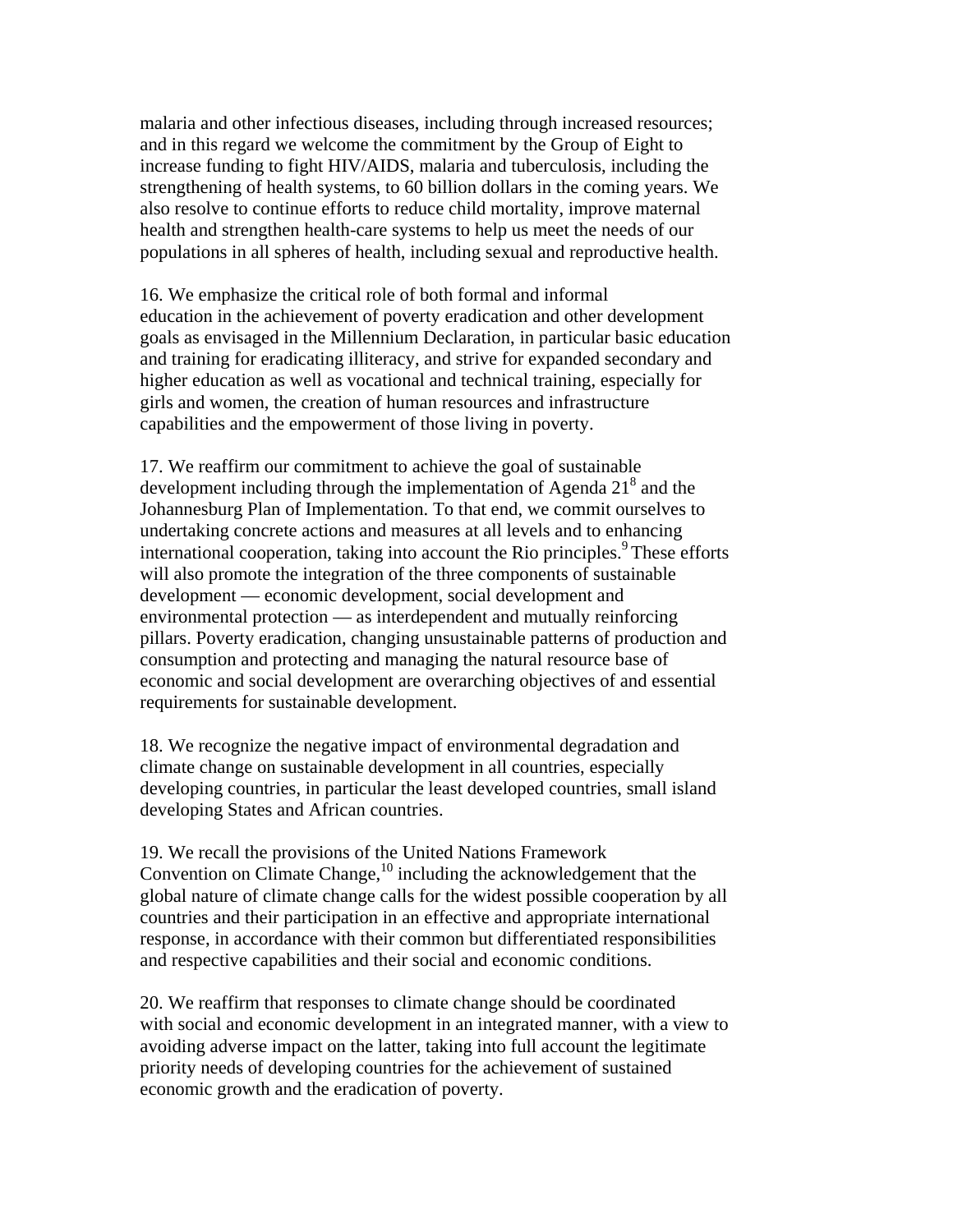21. We look forward to measures to address climate change within the United Nations Framework Convention on Climate Change and to the thirteenth session of the Conference of the Parties to the United Nations Convention on Climate Change and the third session of the Meeting of the Parties to the Kyoto Protocol, to be held in Bali, Indonesia, in December 2007. We also look forward to the Secretary-General's high-level event on climate change, which is to take place in New York on 24 September 2007.

22. We reiterate the need to fully implement the global partnership for development and to enhance the momentum generated by the 2005 World Summit in order to operationalize and implement, at all levels, the commitments in the outcomes of the major United Nations conferences and summits, including the 2005 World Summit, in the economic, social and related fields and stress that all countries should promote policies coherent and consistent with those commitments, including those systemic in nature.

23. We reaffirm our commitment to sound policies, good governance at all levels and the rule of law, and to mobilizing domestic resources, attracting international flows, promoting international trade as an engine for development, increasing international financial and technical cooperation for development, sustainable debt financing and external debt relief and enhancing the coherence and consistency of the international monetary, financial and trading systems.

24. We also reaffirm that each country must take primary responsibility for its own development and that the role of national policies and development strategies cannot be overemphasized in the achievement of sustainable development. We also recognize that national efforts should be complemented by supportive global programmes, measures and policies aimed at expanding the development opportunities of developing countries, while taking into account national conditions and ensuring respect for national ownership, strategies and sovereignty.

25. We reiterate that in our common pursuit of growth, poverty eradication and sustainable development, a critical challenge is to ensure the necessary internal conditions for mobilizing domestic savings, both public and private, sustaining adequate levels of productive investment and increasing human capacity. A crucial task is to enhance the efficacy, coherence and consistency of macroeconomic policies. An enabling domestic environment is vital for mobilizing domestic resources, increasing productivity, reducing capital flight, encouraging the private sector and attracting and making effective use of international investment and assistance. Efforts to create such an environment should be supported by the international community.

26. We acknowledge efforts by developed countries to increase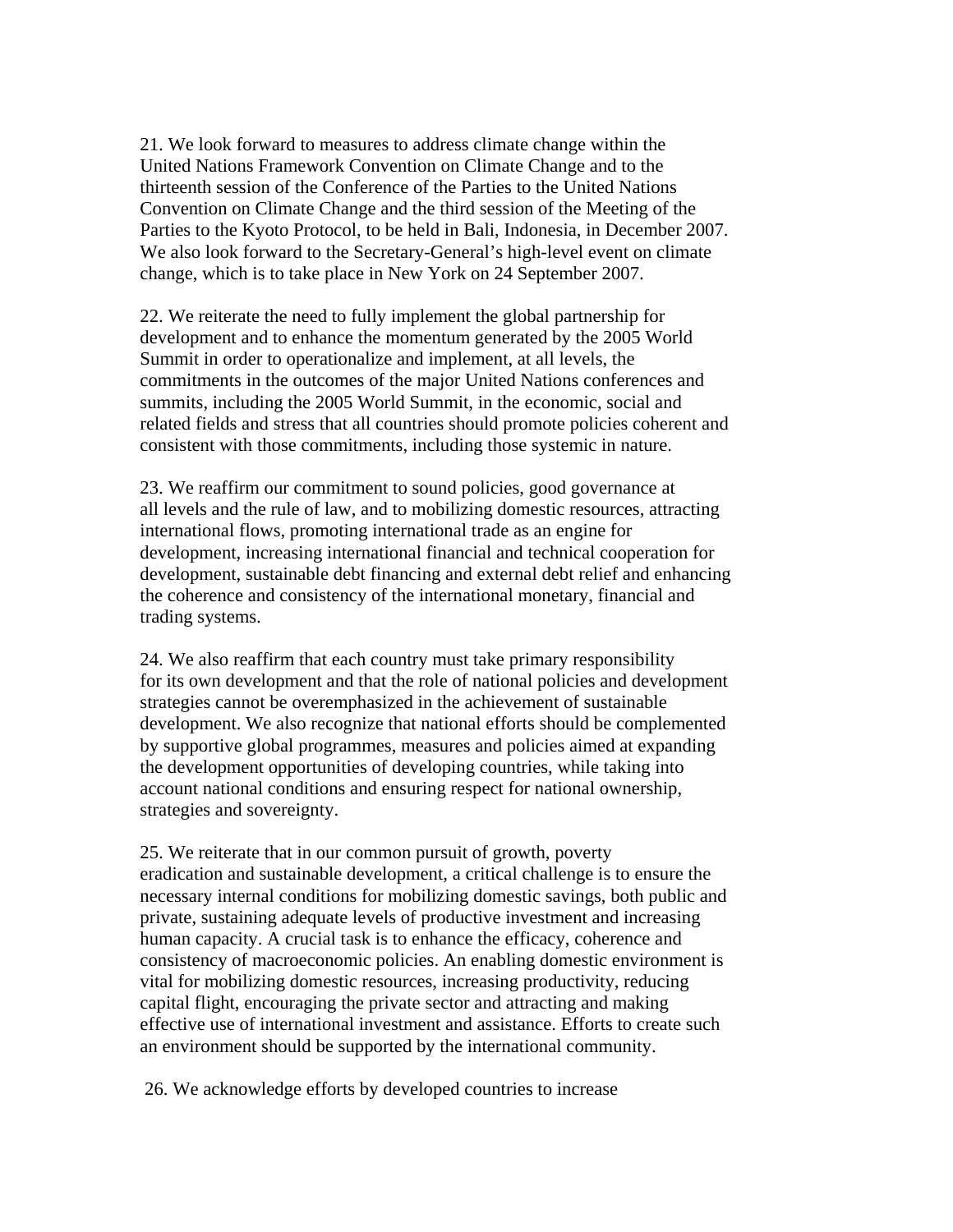resources for development, including commitments by some developed countries to increase official development assistance. We note with concern, however, the overall decline in official development assistance in 2006 and call for the fulfillment of all official development assistance commitments, including the commitments by many developed countries to achieve the target of 0.7 per cent of gross national income for official development assistance by 2015 and to reach at least 0.5 per cent of gross national income for official development assistance by 2010, as well as the target of 0.15 per cent to 0.20 per cent for the least developed countries, and urge those developed countries that have not yet done so to make concrete efforts in this regard in accordance with their commitments.

27. We welcome the efforts by some developed countries, which are on target to meet the commitments made in terms of increased official development assistance.

28. We also welcome recent efforts and initiatives to enhance the quality of aid and to increase its impact, including the Paris Declaration on Aid Effectiveness, and resolve to take concrete, effective and timely action in implementing all agreed commitments on aid effectiveness, with clear monitoring and deadlines, including through further aligning assistance with countries' strategies, building institutional capacities, reducing transaction costs and eliminating bureaucratic procedures, making progress on untying aid, enhancing the absorptive capacity and financial management of recipient countries and strengthening the focus on development results.

29. We resolve to ensure that existing commitments of additional external resources for sub-Saharan Africa are fully implemented in order to promote achievement of the Millennium Development Goals in that region.

30. We call for the full, timely and effective achievement of the goals and targets of the Brussels Programme of Action,<sup>11</sup> the Almaty Programme of Action,<sup>12</sup> the Barbados Programme of Action<sup>13</sup> and the Mauritius Strategy<sup>14</sup> to address the special needs of the least developed countries, landlocked developing countries and small island developing States.

31. We emphasize the need to support the smooth transition strategy for countries graduating from the list of least developed countries, in accordance with the smooth transition strategy<sup>15</sup> for countries graduating from the list of least developed countries.

32. We reaffirm the commitments made in the Doha Ministerial Declaration,<sup>16</sup> the Hong Kong Ministerial Declaration<sup>17</sup> and the decision of the General Council of the World Trade Organization of 1 August 2004<sup>18</sup> to meaningfully integrate the developing and the least developed countries into the multilateral trading system and call for the successful and timely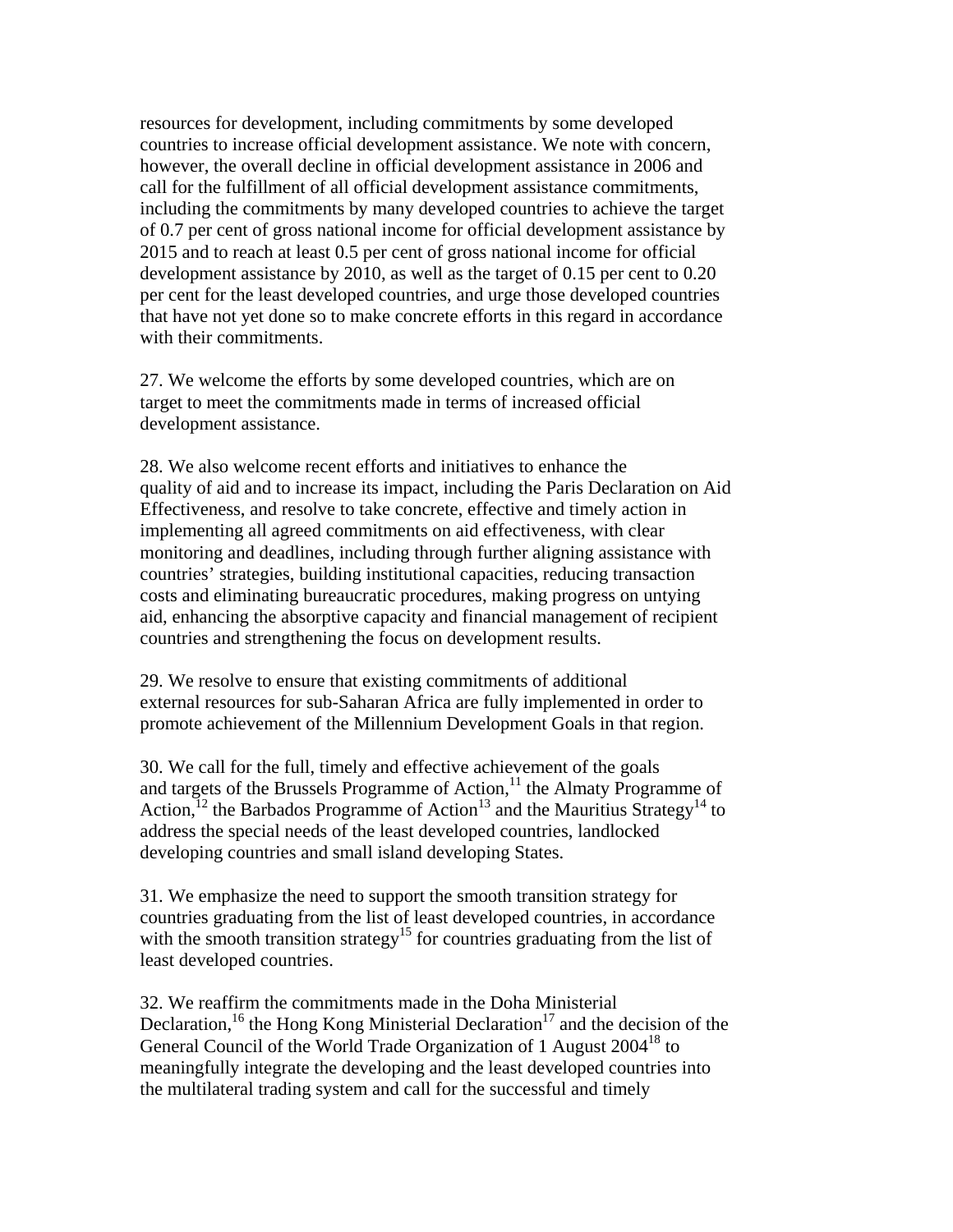completion of the Doha Round of trade negotiations, with the full realization of the development dimensions of the Doha Work Programme.<sup>16</sup>

33. We call for the early conclusion and successful development-oriented outcome of the Doha Round of trade negotiations, adhering fully to the agreed mandate in the Doha Ministerial Declaration, within the framework adopted by the General Council of the World Trade Organization in its decision of 1 August 2004, and the Hong Kong Ministerial Declaration.

34. We call upon all countries to promote good governance, which is essential for sustainable development, and reaffirm that sound economic policies, solid democratic institutions responsive to the needs of the people and improved infrastructure are the basis for sustained economic growth, poverty eradication and employment creation and that freedom, peace and security, domestic stability, respect for human rights, including the right to development, the rule of law, gender equality, market-oriented policies and an overall commitment to just and democratic societies, are also essential and mutually reinforcing.

35. We resolve to pursue good governance and sound macroeconomic policies at all levels and to support developing countries in their efforts to put in place the policies and investments to drive sustained economic growth, promote small and medium-sized enterprises and employment generation and stimulate the private sector.

36. We reaffirm that good governance at the international level is fundamental for achieving sustainable development, that in order to ensure a dynamic and enabling international economic environment it is important to promote global economic governance through addressing the international finance, trade, technology and investment patterns that have an impact on the development prospects of developing countries and that, to that end, the international community should take all necessary and appropriate measures, including ensuring support for structural and macroeconomic reform, a comprehensive solution to the external debt problem and increasing the market access of developing countries.

37. We also reaffirm the commitment to broaden and strengthen the participation of developing countries and countries with economies in transition in international economic decision-making and norm-setting, stress, to that end, the importance of continuing efforts to reform the international financial architecture, noting that enhancing the voice and participation of developing countries and countries with economies in transition in the Bretton Woods institutions remains a continuous concern, and call in this regard for further and effective progress.

38. We call for measures at all levels to promote pro-poor growth in a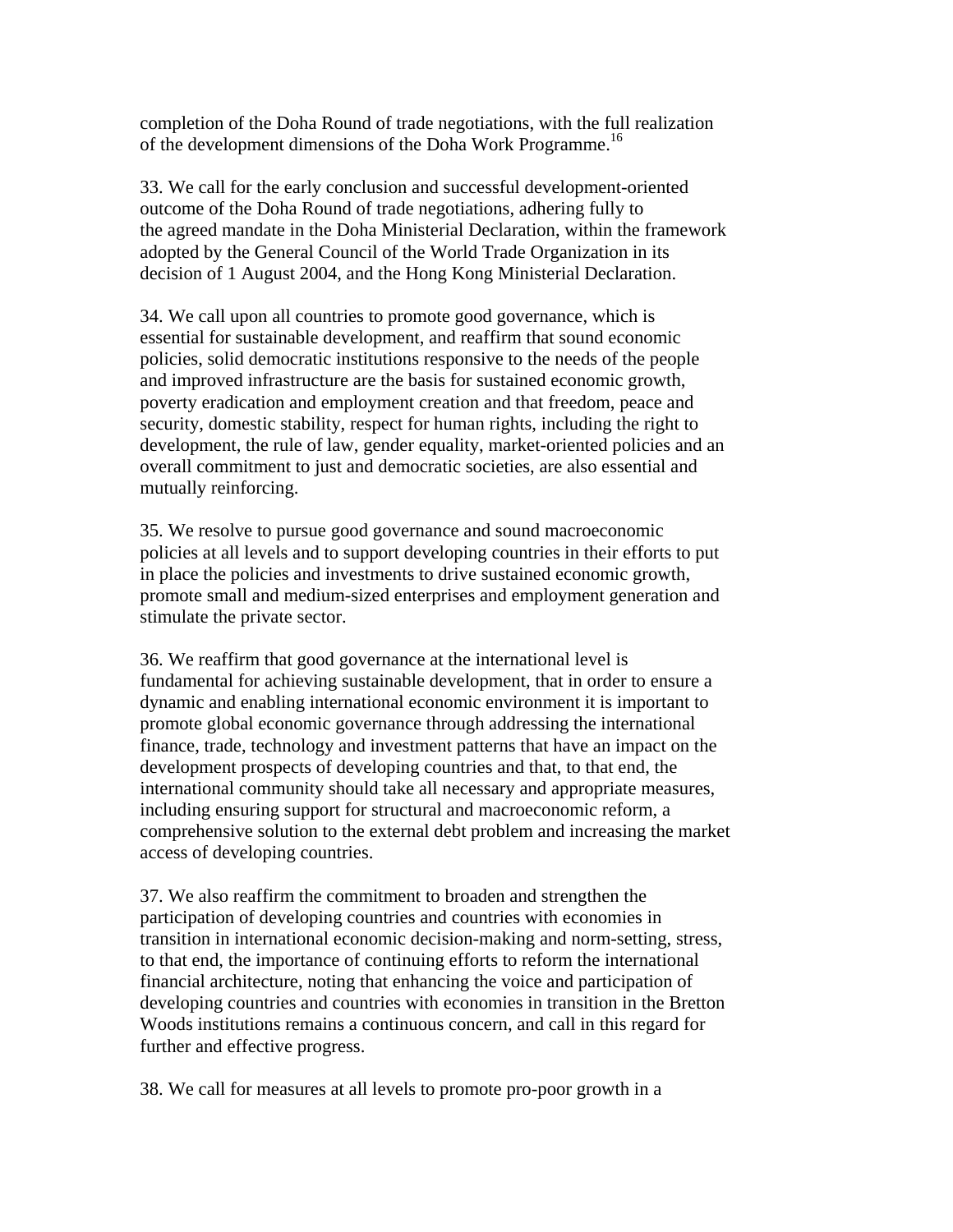sustained manner and underline in this regard the need for equitable microeconomic policies.

39. We recognize that poverty and inequality are a concern for all countries regardless of their level of development. We also recognize that middle-income countries still face significant areas of poverty and that efforts to address those challenges should be supported.

40. We acknowledge the vital role the private sector can play in promoting economic growth and eradicating poverty and hunger by generating new investments, employment and financing for development.

41. We recognize the role that public-private partnerships can play in our efforts to eradicate poverty and hunger, the need to ensure that their activities conform fully with the principle of national ownership of development strategies and the need for effective accountability and transparency in their implementation.

42. We acknowledge the critical role of the public sector in promoting sustained economic growth and the eradication of poverty and hunger.

43. We renew our commitment to continuing to discuss innovative mechanisms for financing for development. We acknowledge the progress made in this area and invite countries to consider contributing in this regard.

44. We recognize, in this regard, the value of developing innovative sources of financing from various sources on public, private, domestic and external bases in order to increase and supplement traditional sources of financing.

45. We request the Economic and Social Council to consider reviewing its existing mechanisms and, where needed, to take appropriate action to ensure effective review and implementation of the outcomes of the major United Nations conferences and summits in the economic, social and related fields.

46. We look forward to our continuing engagement, within the renewed and strengthened Economic and Social Council, to advancing the achievement of the internationally agreed development goals, including the Millennium Development Goals.

## **Closure of the high-level segment**

91. At the 27th meeting, on 10 July, the President of the Council made a concluding statement and declared the high-level segment of the 2007 substantive session of the Council closed (see E/2007/SR.27).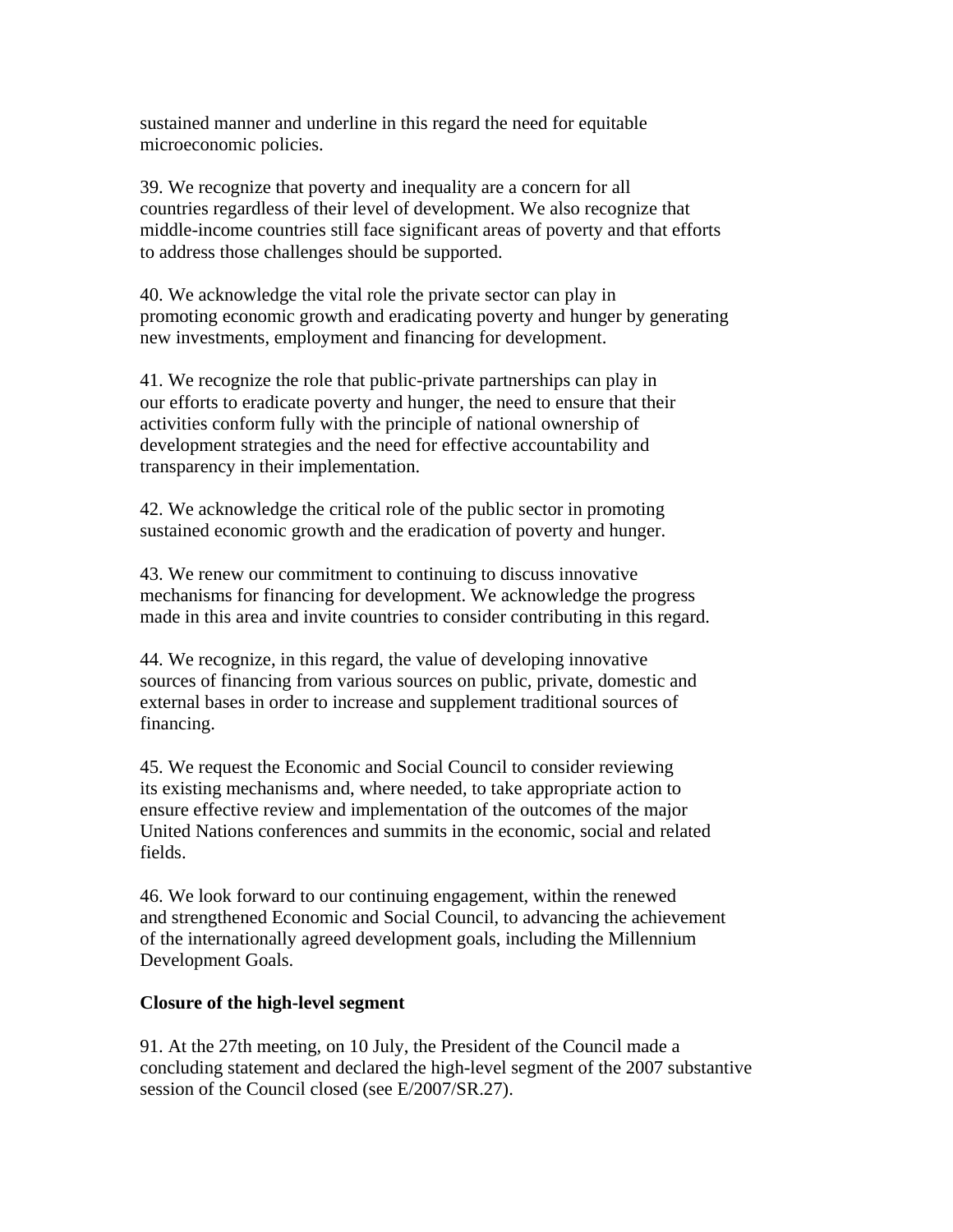*Note* 

1 E/2007/71.

2 E/2007/68.

3 See General Assembly resolution 55/2.

4 *Report of the International Conference on Financing for Development, Monterrey,Mexico, 18-22 March 2002* (United Nations publication Sales No. E.02.II.A.7), chap. I, resolution 1, annex.

5 *Report of the World Summit on Sustainable Development, Johannesburg, South Africa,26 August-4 September 2002* (United Nations publication, Sales No. E.03.II.A.1 and corrigendum), chap. I, resolution 2, annex.

6 *Report of the Fourth World Conference on Women, Beijing, 4-15 September 1995* (United Nations publication, Sales No. E.96.IV.13), chap. I, resolution 1, annexes Iand II.

7 General Assembly resolution S-23/2, annex, and resolution S-23/3, annex.

8 *Report of the United Nations Conference on Environment and Development, Rio de Janeiro, 3-14 June 1992*, vol. I, Resolutions Adopted by the Conference (United Nations publication, Sales No. E.93.I.8 and corrigendum), resolution 1, annex II.

9 Ibid., annex I.

10 United Nations, *Treaty Series*, vol. 1771, No. 30822.

11 A/CONF.191/13, chap. II.

12 *Report of the International Ministerial Conference of Landlocked and Transit Developing Countries and Donor Countries and International Financial and Development Institutions on Transit Transport Cooperation, Almaty, Kazakhstan, 28 and 29 August 2003* (A/CONF.202/3), annex I.

13 *Report of the Global Conference on the Sustainable Development of Small Island Developing States, Bridgetown, Barbados, 25 April-6 May 1994* (United Nations publication, Sales No. E.94.I.18 and corrigenda), chap. I, resolution 1, annex II.